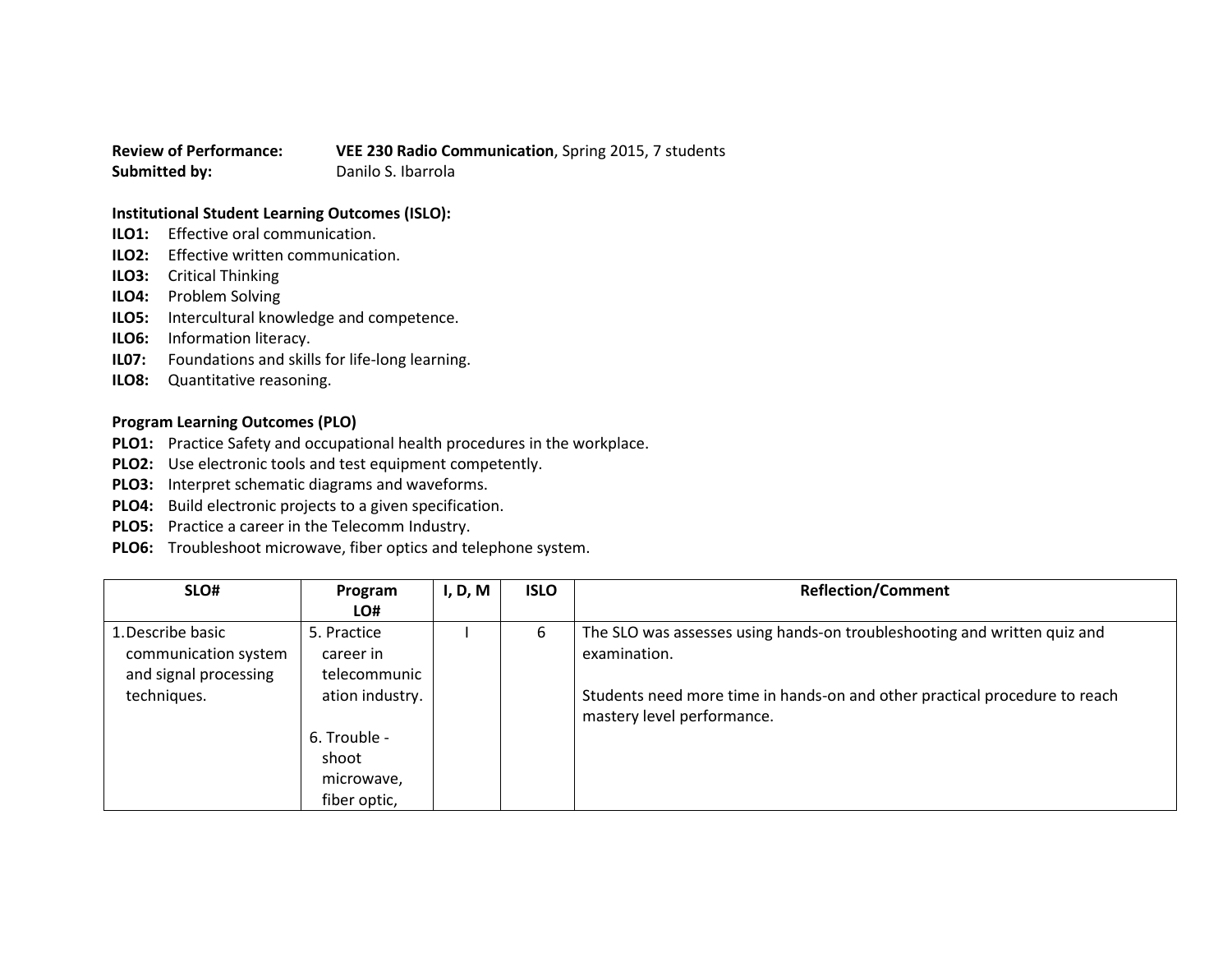|                          | radio           |   |   |                                                                                                          |                   |  |  |
|--------------------------|-----------------|---|---|----------------------------------------------------------------------------------------------------------|-------------------|--|--|
|                          | communicatio    |   |   | Letter Grade                                                                                             | Number of student |  |  |
|                          | n and           |   |   | А                                                                                                        | 0                 |  |  |
|                          | telephone       |   |   | B                                                                                                        | 6                 |  |  |
|                          | system          |   |   | C                                                                                                        | 1                 |  |  |
| 2. Describe amplitude    | 5. Practice     | D | 6 | The SLO was assessed using hands-on troubleshooting and written quiz and                                 |                   |  |  |
| modulation (AM) and      | career in       |   |   | examination.                                                                                             |                   |  |  |
| frequency modulation     | telecommunic    |   |   |                                                                                                          |                   |  |  |
| (FM) signals             | ation industry. |   |   | Students need more time in hands-on and other practical procedure to reach<br>mastery level performance. |                   |  |  |
|                          |                 |   |   |                                                                                                          |                   |  |  |
|                          | 6. Troubleshoot |   |   |                                                                                                          |                   |  |  |
|                          | microwave,      |   |   |                                                                                                          |                   |  |  |
|                          | fiber optic,    |   |   | Letter Grade                                                                                             | Number of student |  |  |
|                          | radio           |   |   | Α                                                                                                        | 0                 |  |  |
|                          | communicatio    |   |   | В                                                                                                        | 3                 |  |  |
|                          | n and           |   |   | C                                                                                                        | 3                 |  |  |
|                          | telephone       |   |   | D                                                                                                        | $\mathbf{1}$      |  |  |
|                          | system          |   |   |                                                                                                          |                   |  |  |
| 3. Describe AM and FM    | 5. Practice     | D | 6 | The SLO was assessed using hands-on troubleshooting and written quiz and                                 |                   |  |  |
| signal path and circuit. | career in       |   |   | examination.                                                                                             |                   |  |  |
|                          | telecommunic    |   |   |                                                                                                          |                   |  |  |
|                          | ation industry. |   |   | Students need more time in hands-on and other practical procedure to reach                               |                   |  |  |
|                          |                 |   |   | mastery level performance.                                                                               |                   |  |  |
|                          | 6. Troubleshoot |   |   |                                                                                                          |                   |  |  |
|                          | microwave,      |   |   |                                                                                                          |                   |  |  |
|                          | fiber optic,    |   |   | Letter Grade                                                                                             | Number of student |  |  |
|                          | radio           |   |   | Α                                                                                                        | 0                 |  |  |
|                          | communicatio    |   |   | B                                                                                                        | 4                 |  |  |
|                          | n and           |   |   | С                                                                                                        | $\overline{2}$    |  |  |
|                          | telephone       |   |   | D                                                                                                        | $\mathbf{1}$      |  |  |
|                          | system          |   |   |                                                                                                          |                   |  |  |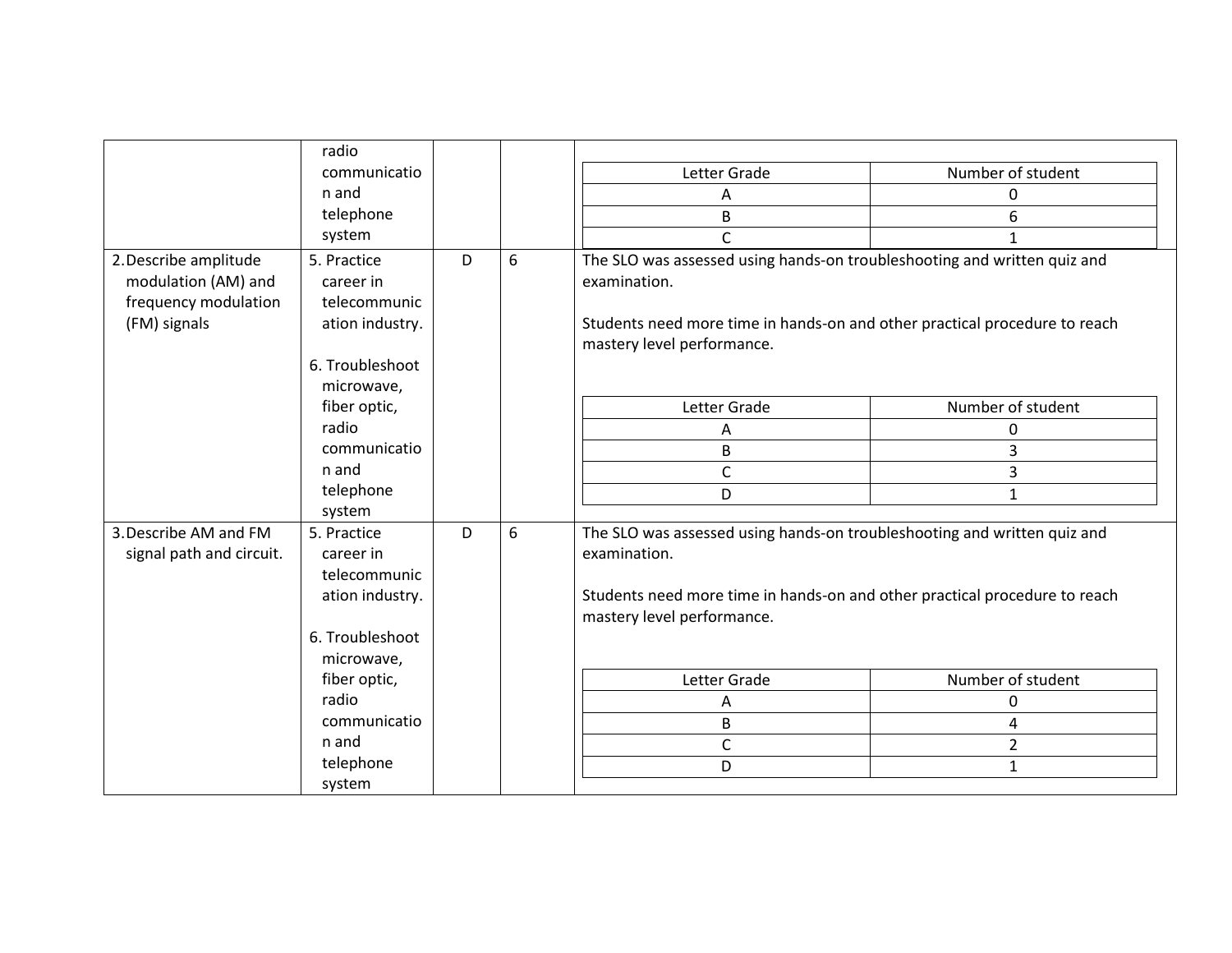| 4. Describe AM and FM<br>modulator and<br>demodulator.     | 5. Practice<br>career in<br>telecommunic<br>ation industry.<br>6.Troubleshoot<br>microwave, | 6   | The SLO was assessed using hands-on troubleshooting and written quiz and<br>examination.<br>Students need more time in hands-on and other practical procedure to reach<br>mastery level performance. |                   |
|------------------------------------------------------------|---------------------------------------------------------------------------------------------|-----|------------------------------------------------------------------------------------------------------------------------------------------------------------------------------------------------------|-------------------|
|                                                            | fiber optic,                                                                                |     | Letter Grade                                                                                                                                                                                         | Number of student |
|                                                            | radio                                                                                       |     | A                                                                                                                                                                                                    | 0                 |
|                                                            | communicatio                                                                                |     | B                                                                                                                                                                                                    | 4                 |
|                                                            | n and                                                                                       |     | $\mathsf{C}$                                                                                                                                                                                         | $\overline{2}$    |
|                                                            | telephone                                                                                   |     | D                                                                                                                                                                                                    | 1                 |
|                                                            | system                                                                                      |     |                                                                                                                                                                                                      |                   |
| 5. Monitor and measure<br>signal in AM and FM<br>receiver. | 5. Practice<br>career in<br>telecommunic<br>ation industry.<br>6.Troubleshoot<br>microwave, | 6&7 | The SLO was assessed using hands-on troubleshooting and written quiz and<br>examination.<br>Students need more time in hands-on and other practical procedure to reach<br>mastery level performance. |                   |
|                                                            | fiber optic,                                                                                |     | Letter Grade                                                                                                                                                                                         | Number of student |
|                                                            | radio                                                                                       |     | Α                                                                                                                                                                                                    | 0                 |
|                                                            | communicatio                                                                                |     | B                                                                                                                                                                                                    | 3                 |
|                                                            | n and                                                                                       |     | $\mathsf{C}$                                                                                                                                                                                         | 4                 |
|                                                            | telephone<br>system                                                                         |     |                                                                                                                                                                                                      |                   |
| 6. Troubleshoot AM and<br>FM transmitter and<br>receiver.  | 5. Practice<br>career in<br>telecommunic<br>ation industry.                                 | 6&7 | The SLO was assessed using hands-on troubleshooting and written quiz and<br>examination.<br>Students need more time in hands-on and other practical procedure to reach<br>mastery level performance. |                   |
|                                                            | 6.Troubleshoot                                                                              |     |                                                                                                                                                                                                      |                   |